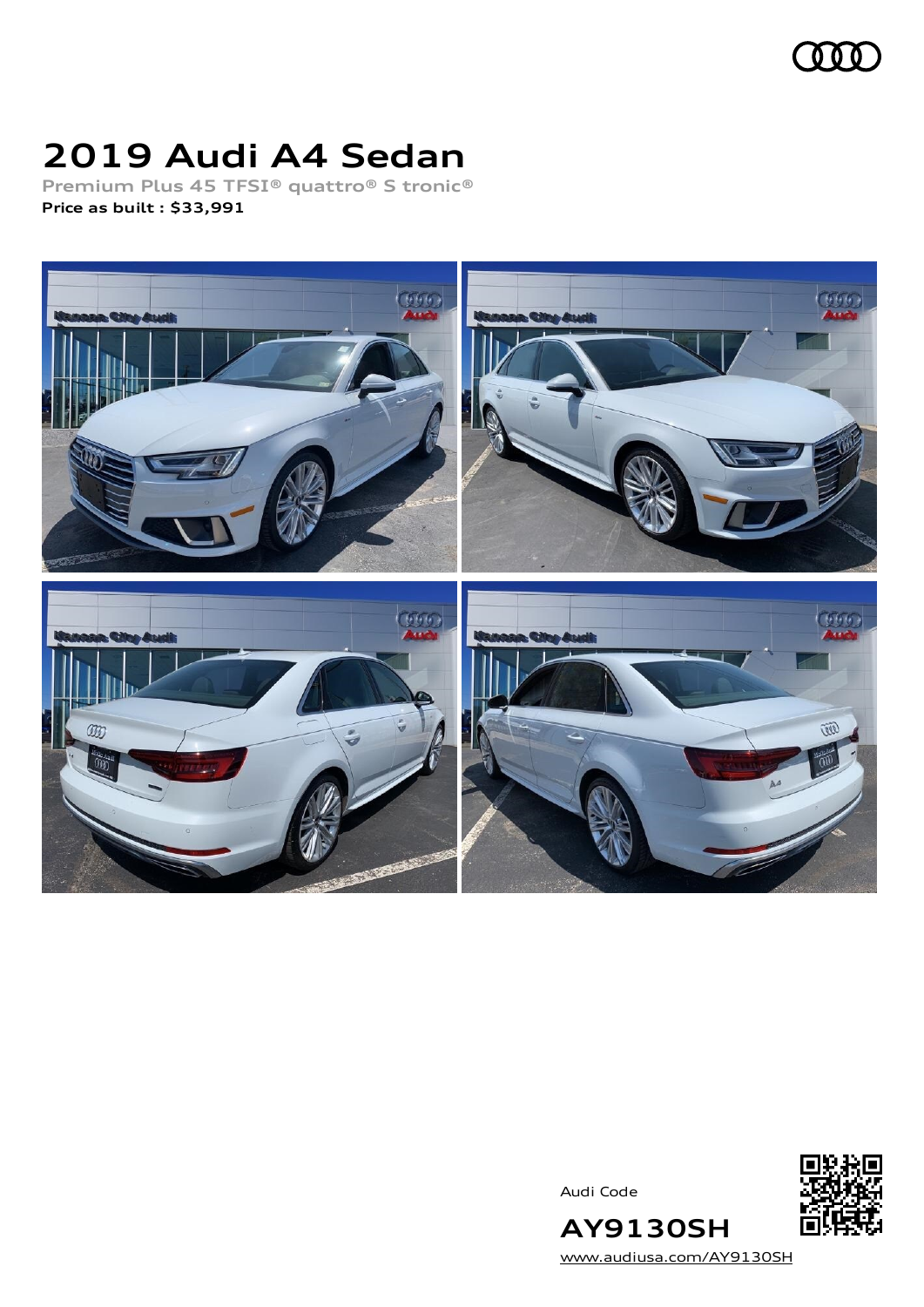# **Summary**

**Audi 2019 Audi A4 Sedan** Premium Plus 45 TFSI® quattro® S tronic®

**Price as buil[t](#page-8-0)** \$33,991

### **Exterior colour**

Glacier White metallic

#### **Interior colour**

| Seats     | Black |
|-----------|-------|
| Dashboard | Black |
| Carpet    | Black |
| Headliner | Black |

#### **Technical Specifications**

| Engine type                  | 2.0-liter four-cylinder                       |
|------------------------------|-----------------------------------------------|
| stroke                       | Displacement/Bore and 1,984/82.5 x 92.8 cc/mm |
| Torque                       | 273 lb-ft@rpm                                 |
| Top track speed              | 130 mph mph                                   |
| Acceleration (0 - 60<br>mph) | 5.6 seconds seconds                           |
| Recommended fuel             | Premium                                       |



#### **Further Information**

| Warranty        |              |
|-----------------|--------------|
|                 | No           |
| Mileage         | 42,253 miles |
| Type of vehicle | Used car     |
|                 |              |

#### **Audi Code** AY9130SH

**Your configuration on www.audiusa.com** [www.audiusa.com/AY9130SH](https://www.audiusa.com/AY9130SH)

**Commission number** 0f742ab90a0e09a82f04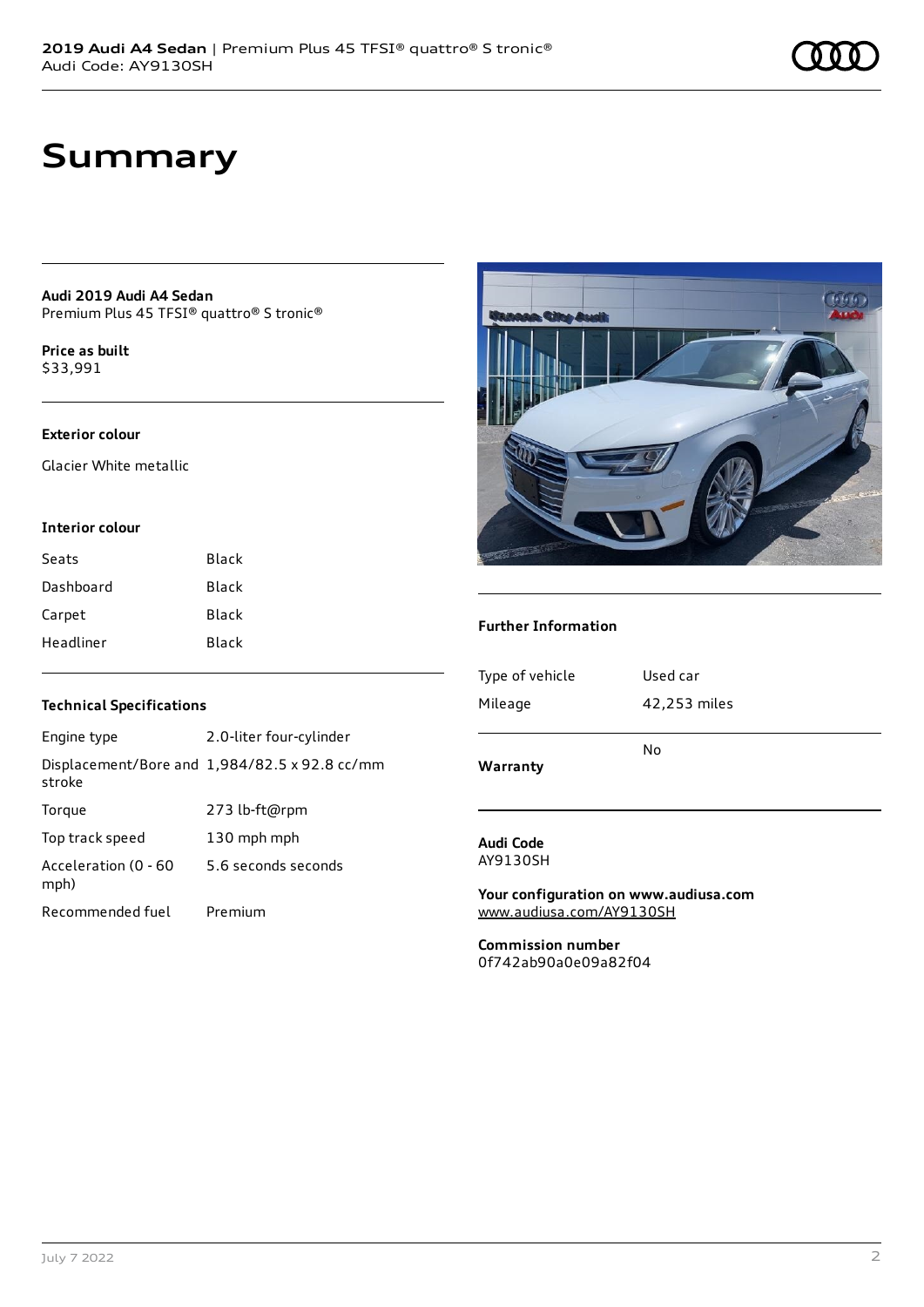

# **Standard features**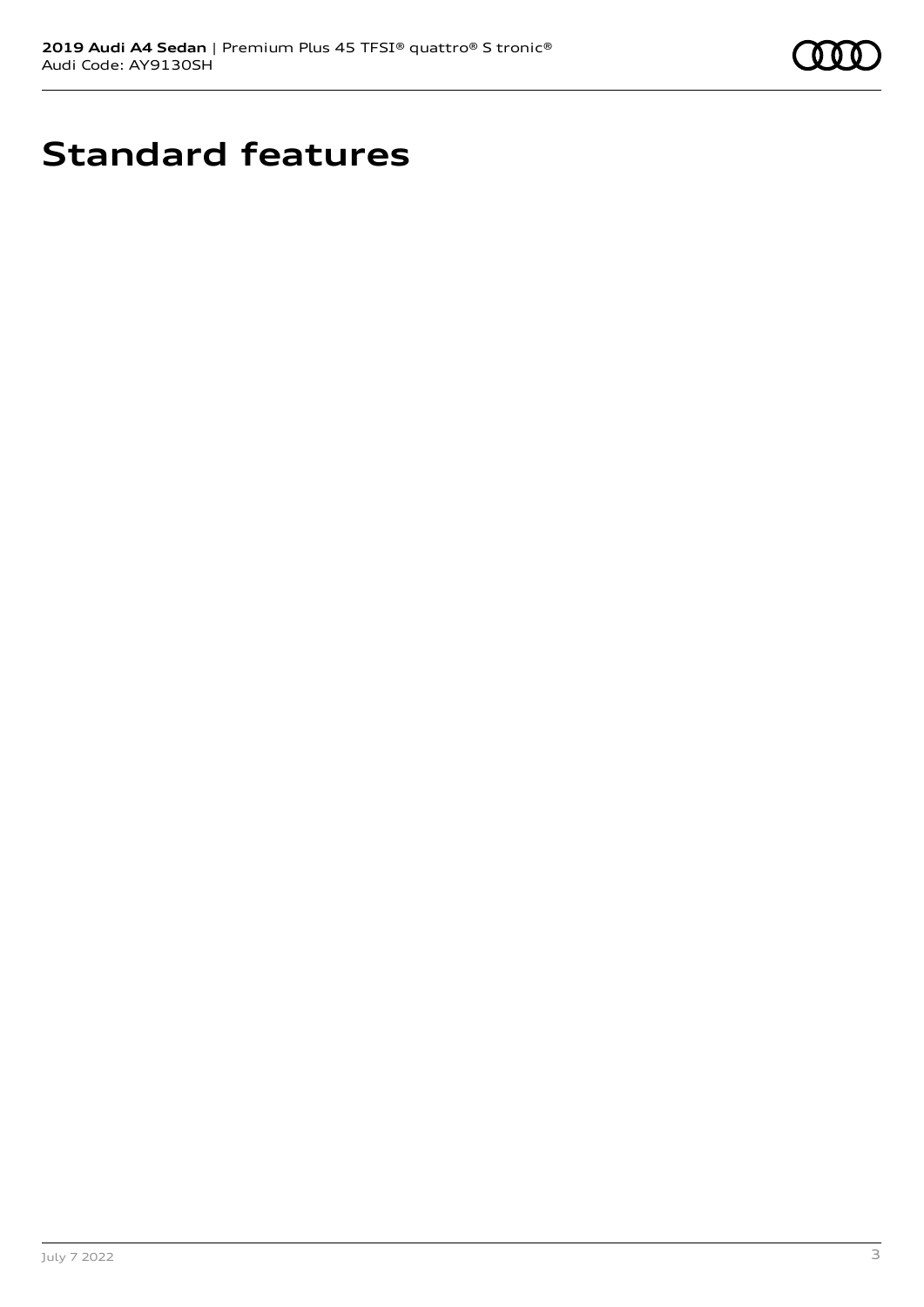# **Dealer remarks**

ABS brakes, Alloy wheels, Compass, Electronic Stability Control, Front dual zone A/C, Heated door mirrors, Heated Front Bucket Seats, Heated front seats, Illuminated entry, Low tire pressure warning, Power moonroof, Remote keyless entry, Traction control. CARFAX One-Owner. Glacier White Metallic 2019 Audi A4 2.0T Premium Plus S Line quattro quattro 7-Speed Automatic S tronic 2.0L I4 TFSI DOHC 23/34 City/Highway MPG

MOLLE, the name you have known and trusted since 1969 is family owned and operated. We are committed to providing world-class quality service in a friendly, relaxed atmosphere. Come and discover a better way to buy your next vehicle. Contact one of our Brand Specialist at (844) 327-4710 for MORE VEHICLE DETAILS. Experience the Molle Difference - A more comfortable place to buy a car.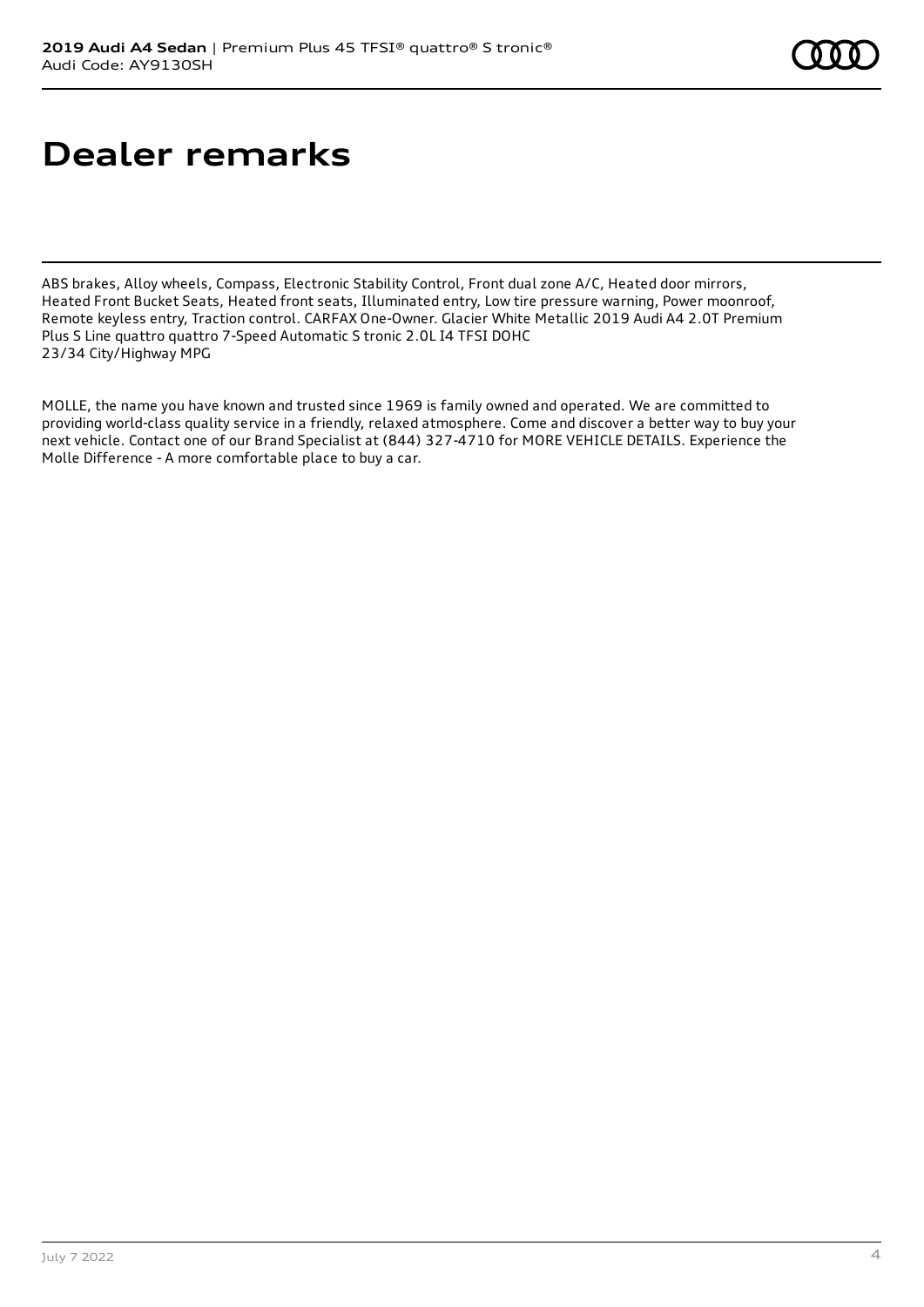# **Technical Specifications**

July 7 2022 5

## **Engineering | Performance**

**Electrical system**

Engine type 2.0-liter four-cylinder

Alternator 14 Volt - 110-150A Battery 12 Volt - 420A/70Ah

| Acceleration (0 - 60<br>mph)                | 5.6 seconds seconds                           |
|---------------------------------------------|-----------------------------------------------|
| Power Level                                 | 45                                            |
| Engine block                                | Cast-iron                                     |
| Induction/fuel injection Turbocharged/TFSI® |                                               |
| Cylinder head                               | Aluminum-alloy                                |
| Horsepower                                  | 248 @ rpm                                     |
| stroke                                      | Displacement/Bore and 1,984/82.5 x 92.8 cc/mm |
| Top track speed                             | 130 mph mph                                   |
| Torque                                      | 273 lb-ft@rpm                                 |
| Valvetrain                                  | 16 valve DOHC with Audi valvelift             |

#### **Transmission | Drivetrain**

| Gear ratios: 6th         | 0.508:1                                                                                                     |
|--------------------------|-------------------------------------------------------------------------------------------------------------|
| Gear ratios: Final Drive | 4.270:1                                                                                                     |
| Gear ratios: 7th         | 0.386:1                                                                                                     |
| Gear ratios: 4th         | 1.057:1                                                                                                     |
| Transmission             | Seven-speed S tronic <sup>®</sup> dual-clutch<br>transmission with quattro <sup>®</sup> all-<br>wheel drive |
| Gear ratios: 5th         | 0.738:1                                                                                                     |
| Gear ratios: 2nd         | 2.190:1                                                                                                     |
| Gear ratios: 3rd         | 1.517:1                                                                                                     |
| Gear ratios: Reverse     | 2.750:1                                                                                                     |
| Gear ratios: 1st         | 3.188:1                                                                                                     |

#### **Steering**

| Steering type                             | Electromechanical speed-sensitive<br>power steering system |
|-------------------------------------------|------------------------------------------------------------|
| Turning diameter, curb-38.1 ft<br>to-curb |                                                            |
| Steering ratio                            | 15.9:1                                                     |

#### **Suspension**

| Front axle | Five-link front independent steel<br>spring suspension |
|------------|--------------------------------------------------------|
| Rear axle  | Five-link rear independent steel<br>spring suspension  |

## **(1/2)**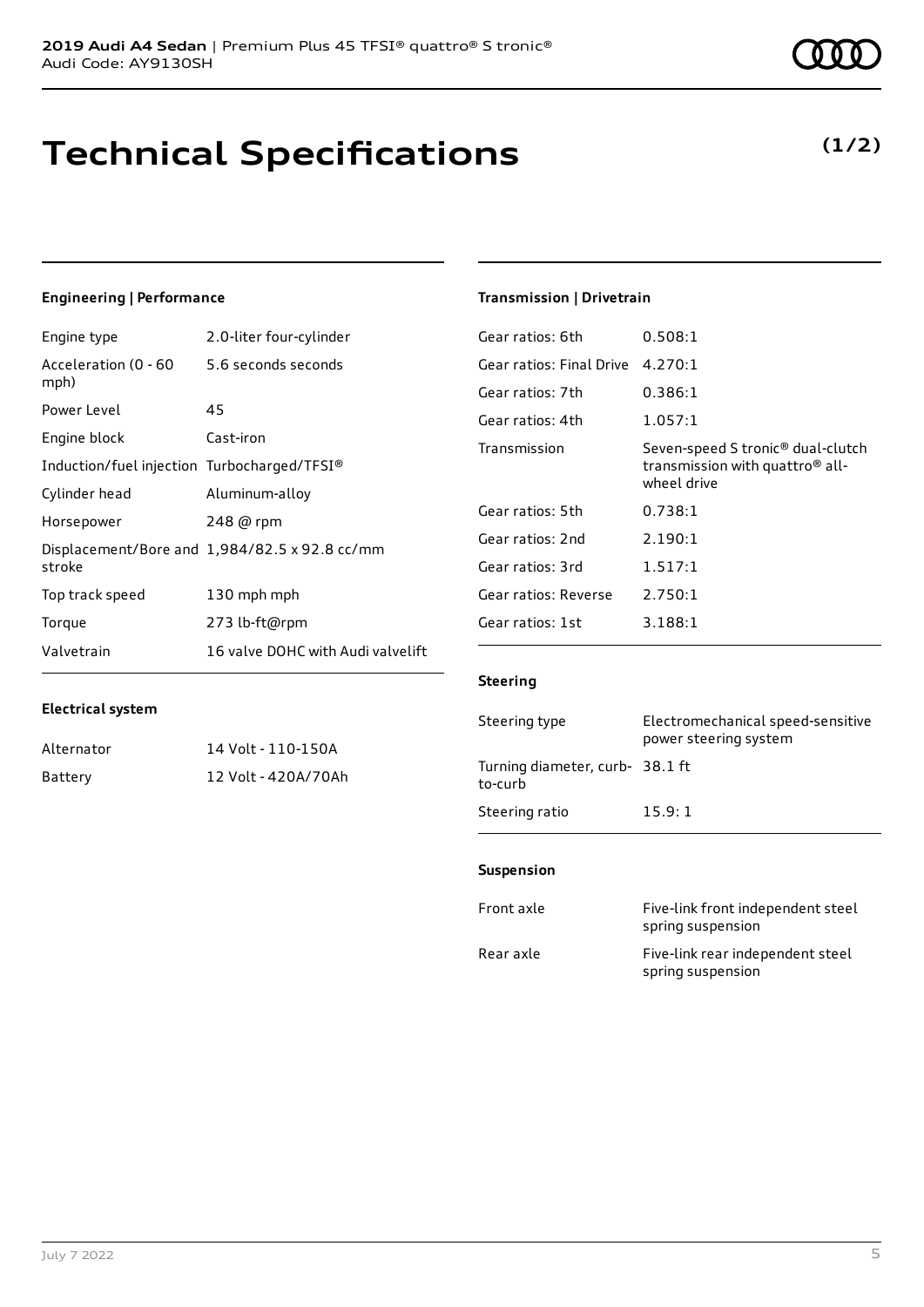# **Technical Specifications**

### **Brakes**

| Front brakes                                             | 13.3 (ventilated disc) in                                                                        | Seating capacity                | 5                     |
|----------------------------------------------------------|--------------------------------------------------------------------------------------------------|---------------------------------|-----------------------|
| Rear brakes                                              | 13.0 (ventilated disc) in                                                                        | Shoulder room, rear             | 54.5 in               |
| Parking brake                                            | Electromechanical                                                                                | Head room with front<br>sunroof | 38.9 in               |
| <b>Body</b>                                              |                                                                                                  | Leg room, rear                  | 35.7 in               |
|                                                          |                                                                                                  | Shoulder room, front            | 55.9 in               |
| Material                                                 | Lightweight construction<br>technology - multi-material body<br>construction (steel and aluminum | Head room with rear<br>sunroof  | 37.4 in               |
| composition) and multistep anti-<br>corrosion protection | Leg room, front                                                                                  | $41.3$ in                       |                       |
|                                                          |                                                                                                  | Cargo volume, rear              | $13.0/-$ cu ft, cu ft |
| Corrosion protection                                     | Multistep anti-corrosion protection                                                              | seatbacks up/folded             |                       |

**Interior measurements**

### **Warranty | Maintenance**

| Warranty    | 4-Year/50,000 mile Audi New<br>Vehicle Limited Warranty                                  |
|-------------|------------------------------------------------------------------------------------------|
| Maintenance | 12-month/10.00 mile (whichever<br>occurs first) NO CHARGE first<br>scheduled maintenance |

#### **Exterior Measurements**

| Height                           | 56.2 in   |
|----------------------------------|-----------|
| Overall width without<br>mirrors | 72.5 in   |
| Length                           | 186.1 in  |
| Wheelbase                        | 111.0 in  |
| Drag coefficient                 | $0.27$ Cw |
| Overall width with<br>mirrors    | 79.6 in   |
| Track rear                       | $61.2$ in |
| Track front                      | 61.9 in   |
| Curb weight                      | 3,627 lb  |

### **(2/2)**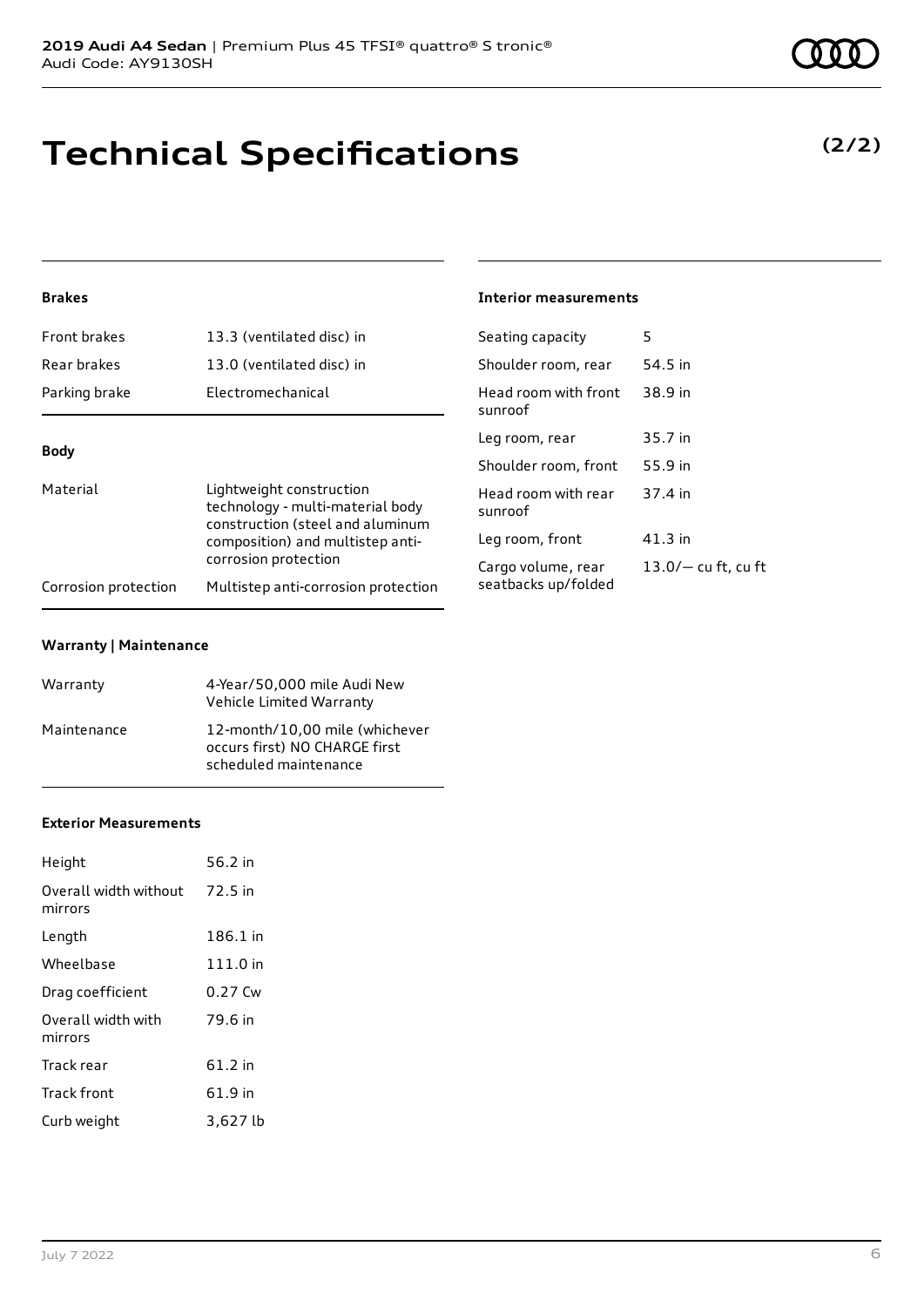# **Consumption- and emission**

#### **Consumption by NEDC**

| urban       | $23$ mpg |
|-------------|----------|
| extra-urban | 34 mpg   |
| combined    | 27 mpg   |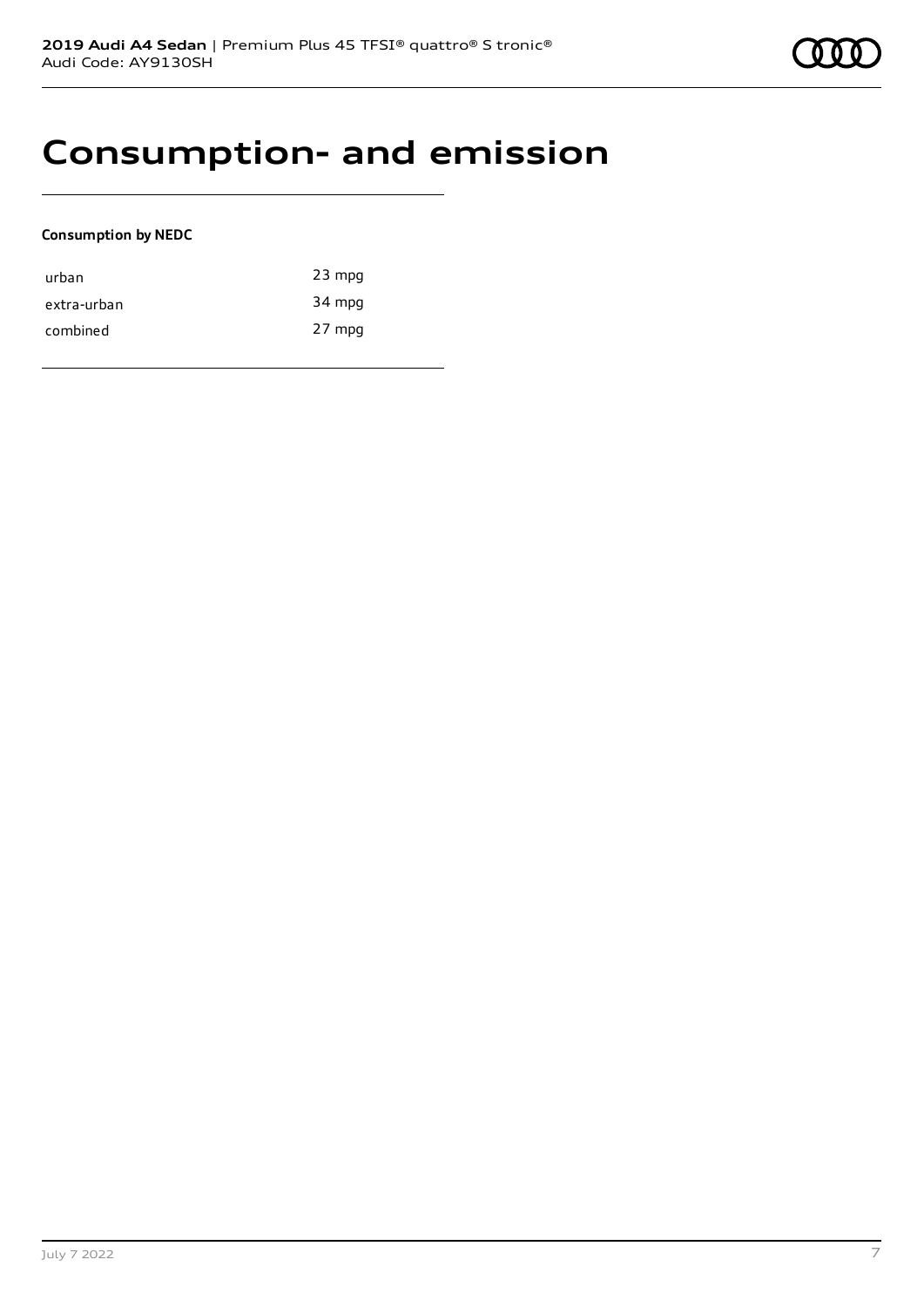# **Contact**

Dealer **Kansas City Audi**

10330 Madison Ave 64114 Kansas City MO

Phone: +18169419500 FAX: 8169410298

www: [https://www.kansascityaudi.com](https://www.kansascityaudi.com/)